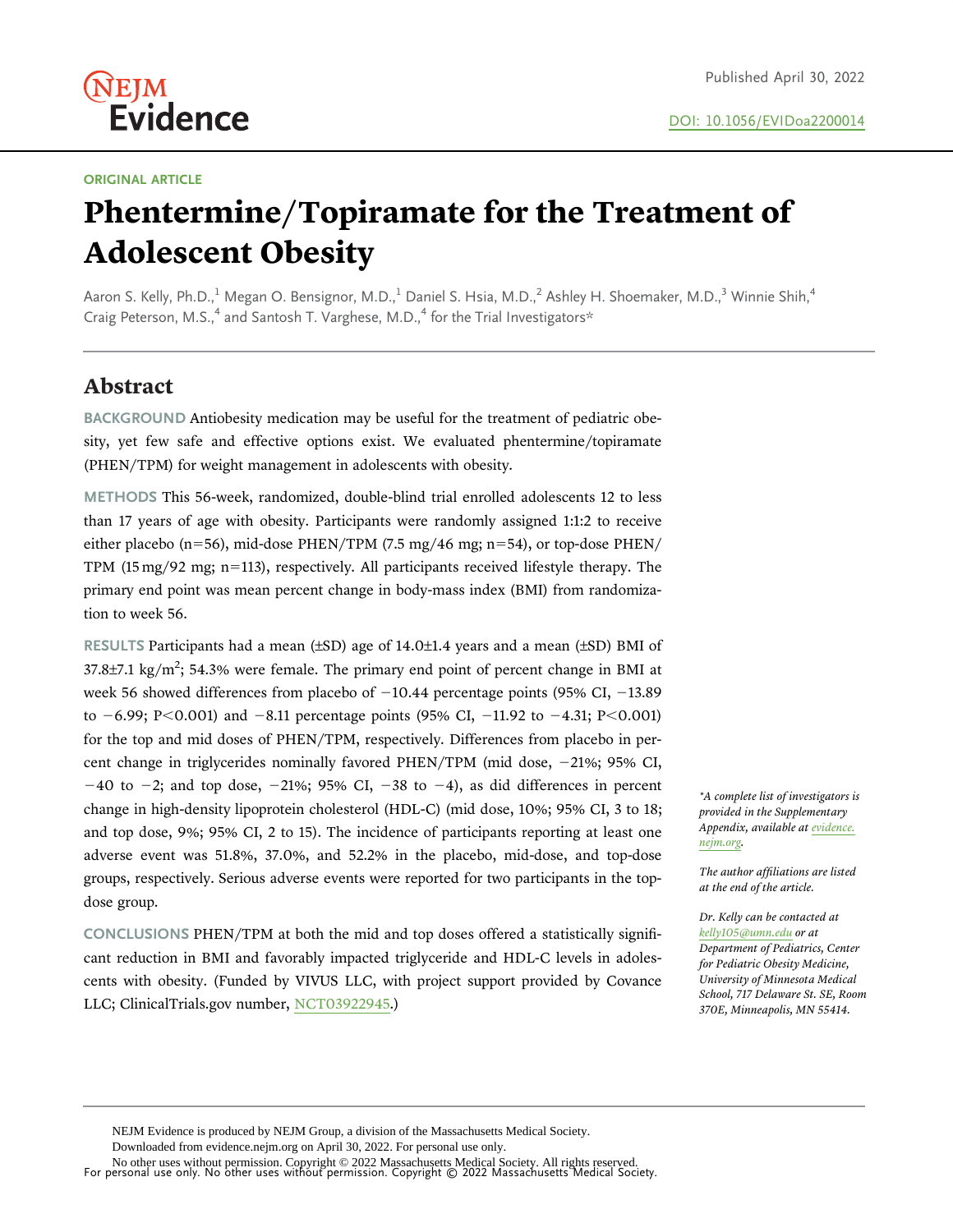# Introduction

ifestyle therapy is the foundation of treatment for pediatric obesity but often fails as a singular approach owing to the complexity of the disease with multiple influences including genetics, environment, social factors, and biological forces that drive human energy regulation. $1-3$  Indeed, many adolescents with obesity do not achieve or maintain clinically meaningful weight reduction with lifestyle therapy alone. $4-6$  $4-6$  Orlistat and liraglutide reduce body-mass index (BMI; weight in kilograms divided by the square of the height in meters) beyond lifestyle therapy in adolescents by approximately 3% and 4.5%, respectively, and are the only antiobesity medications currently approved by the U.S. Food and Drug Administration (FDA) for chronic use in adolescents<sup>7,8</sup>; only liraglutide is approved by the European Medicines Agency. Thus, more options are needed for adolescents with obesity. $3,9$  $3,9$ 

A fixed dose combination of immediate-release phentermine (PHEN) and extended-release topiramate (TPM) was approved in July 2012 by the FDA as an adjunct to a reduced-calorie diet and increased physical activity for chronic weight management in adults with overweight or obesity. A mean placebo-subtracted weight loss of 9.8% to 11.0% was achieved after 1 year of treatment in adults with obesity randomly assigned to top-dose PHEN/TPM (15 mg/92 mg), whereas those randomly assigned to middose PHEN/TPM achieved a weight loss of 7.5% (7.5 mg/ 46 mg). $^{10,11}$  Notably, the weight loss was sustained over 2 years with continued treatment, providing evidence of durability. $\frac{12}{12}$  $\frac{12}{12}$  $\frac{12}{12}$  In addition to weight loss, participants randomly assigned to PHEN/TPM experienced significant reductions in blood pressure, improved glycemic parameters, increased high-density lipoprotein cholesterol (HDL-C), and reduced triglycerides. $10,12$  In adolescents with obesity, an 8-week pharmacokinetic and pharmacodynamic trial of PHEN/TPM demonstrated exposure comparable to that observed in adults and a tolerable safety profile.<sup>13</sup>

We conducted a randomized, double-blind, placebocontrolled clinical trial that evaluated the efficacy and safety of two doses of PHEN/TPM (7.5 mg/46 mg and 15 mg/92 mg) administered orally once daily for 56 weeks, as an adjunct to lifestyle therapy, for weight management in adolescents with obesity. We hypothesized that both doses of PHEN/TPM would lead to a greater percent reduction in BMI compared with placebo.

# Methods

#### TRIAL OVERSIGHT

This trial was conducted from May 2, 2019, to April 16, 2021, at 26 sites in the United States. The trial protocol and statistical analysis plan are available in the Supplementary Appendix. The trial was designed by representatives from the trial sponsor (VIVUS LLC, Campbell, CA) with input from clinical and research professionals in obesity medicine. Covance LLC (Princeton, NJ), a contract research organization, performed project management, clinical monitoring, data management, statistical analysis, and clinical study report preparation. The trial sponsor performed medical monitoring and safety reporting. Safety of the participants and evaluation of the benefit–risk balance was overseen by an independent external data monitoring committee (members listed on Supplementary Appendix, page 4). All authors interpreted the data.

Written informed consent was obtained from parents/ legally acceptable representatives and informed assent was obtained from participants before initiation of any trial-related procedures, including determining suitability for participation. The study was conducted in accordance with the Declaration of Helsinki and its most recent update and with the International Council for Harmonization E6 (R2) Good Clinical Practices guideline. The study was also conducted in accordance with local legal and regulatory requirements, and with standard operating procedures in place.

#### PARTICIPANTS

Eligible participants were 12 to less than 17 years of age, with a BMI in the 95th percentile or greater for age and sex, a Tanner stage greater than 1, a stable body weight, and a documented history of insufficient weight loss with lifestyle modification. Major exclusion criteria included treatment with antiobesity medications, history of bariatric surgery or eating disorders, stimulant use, type 1 diabetes, congenital heart disease, obesity of a known genetic or endocrine origin, elevated blood pressure, history of bipolar disorder or psychosis, major depressive disorder, current depression of moderate or greater severity, or presence or history of suicidal behavior or ideation with intent to act. The full list of inclusion and exclusion criteria is provided on Supplementary Appendix, page 5.

## NEJM EVIDENCE 2

For personal use only. No other uses without permission. Copyright © 2022 Massachusetts Medical Society. No other uses without permission. Copyright © 2022 Massachusetts Medical Society. All rights reserved. NEJM Evidence is produced by NEJM Group, a division of the Massachusetts Medical Society. Downloaded from evidence.nejm.org on April 30, 2022. For personal use only.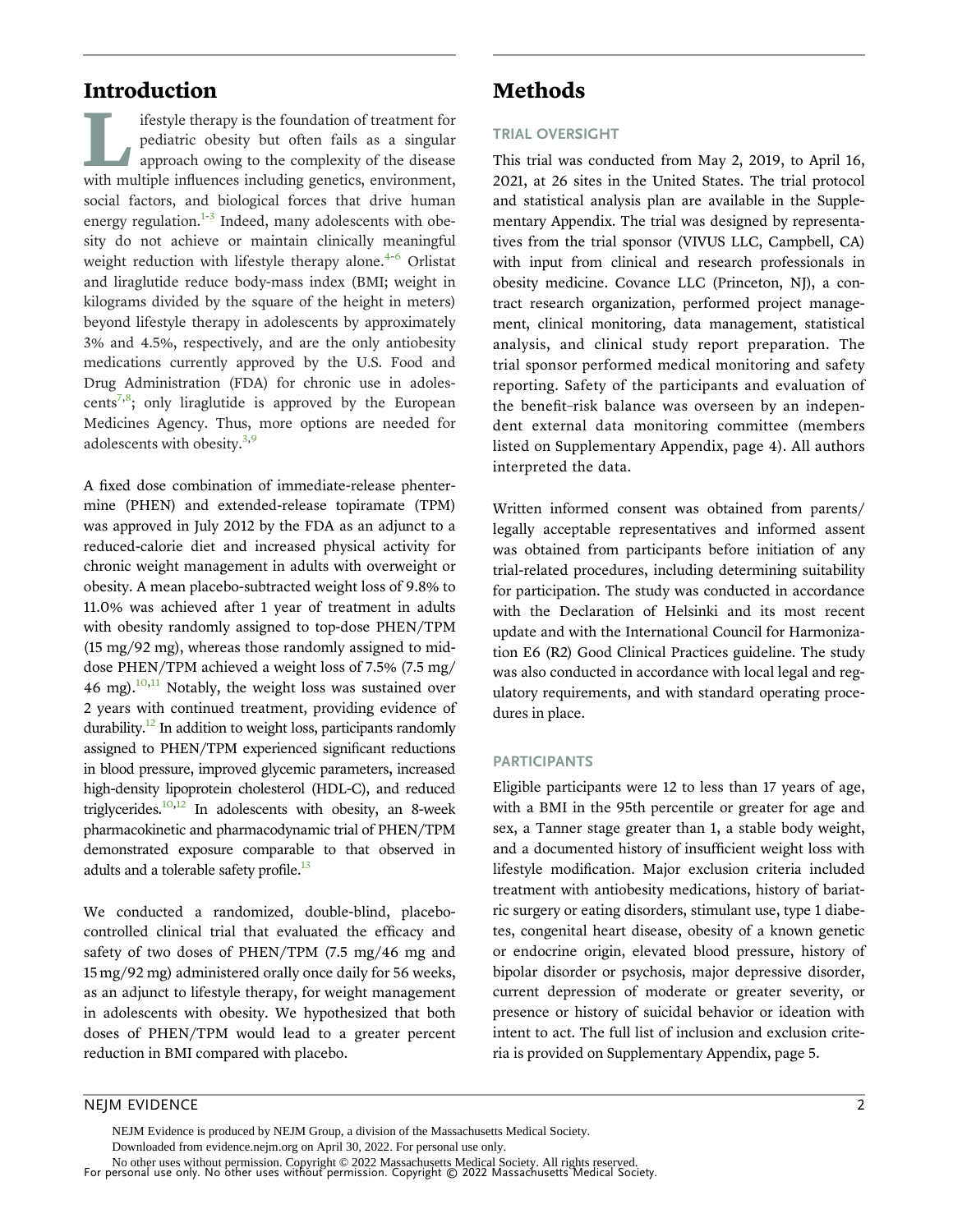#### TRIAL DESIGN, PROCEDURES, AND END POINTS

This was a multicenter, randomized, double-blind, placebocontrolled, clinical trial designed to evaluate the safety and efficacy of PHEN/TPM over a 56-week treatment period in adolescents with obesity. Participants were randomly assigned in a 1:1:2 ratio to receive placebo, mid-dose PHEN/ TPM (7.5 mg/46 mg), or top-dose PHEN/TPM (15 mg/ 92 mg) taken orally once daily in the morning. Randomization was stratified by age group (12 to 14 vs. 15 to 16 years) and sex. Details of the dose titration schedule are provided on Supplementary Appendix, page 7. Participants who were unable to tolerate the assigned dose were switched to a reduced dose level or could take a drug holiday, typically limited to less than 2 weeks. If intolerance persisted after down-titration and/or a drug holiday and reinstitution of treatment, participants were removed from study treatment and encouraged to remain in the trial for follow-up assessments according to the protocol.

All participants, regardless of group assignment, were instructed to follow a mild hypocaloric diet modification program representing a 500-kilocalorie/day deficit and to implement a family-based lifestyle modification program for adolescents, as tolerated, throughout the study period. The lifestyle program included physical activity, behavior change, and family support. The same lifestyle modification program was implemented across all sites at routine study visits by a study coordinator or dietician and included training of both participants and their parents/ guardians. Typically, between 5 and 15 minutes of visit time was dedicated to lifestyle training, with early study visits (baseline through week 12) toward the high end of this range, and visits later in the study toward the low end.

The primary end point was mean percent change in BMI from randomization to week 56. Secondary end points included changes from randomization to week 56 in the percentage of participants achieving a 5%, 10%, and 15% or greater BMI reduction as well as waist circumference, fasting insulin and whole-body insulin sensitivity index (WBISI), percent change in triglycerides and HDL-C, and blood pressure. The WBISI is also known as the Matsuda Index and provides an estimate of insulin sensitivity derived from the standard 2-hour oral glucose tolerance test. WBISI scores range widely but are typically between 0 and 10, with lower scores indicating greater insulin resistance and higher scores indicating greater insulin sensitivity; normal ranges have not yet been established in youth.

Exploratory end points included changes from randomization to week 56 in Impact of Weight on Quality of Life-Kids (IWQOL-Kids) questionnaire scores and glycemic and lipid markers. IWQOL-Kids assesses age-appropriate weight-related quality of life addressing physical comfort, body esteem, social life, and family relations. Scores range from 0 (worst quality of life) to 100 (best quality of life); normal ranges have not yet been established in youth.

Safety end points included the incidence of adverse events and serious adverse events, vital signs, laboratory parameters, electrocardiogram results, physical examinations, cognitive function tests using the Cambridge Neuropsychological Test Automated Battery (CANTAB), presence and severity of depression using the Patient Health Questionnaire (PHQ)-9 Modified for Teens, suicidal/ideation using the Columbia Suicide Severity Rating Scale (C-SSRS), bone age (x-ray of the hand and wrist), effect on bone mineral density, and bone mineral content using dual energy x-ray absorptiometry. The CANTAB assesses memory, attention, and reaction time. Scored domains included "Total Errors Adjusted" (0 to 137, with lower scores deemed better), "First Attempt Memory Score" (0 to 27, with higher scores deemed better), "Percent Correct Immediate" (0 to 100, with higher scores deemed better), "Percent Correct Delayed" (0 to 100, with higher scores deemed better), and "Forward Span Length" (2 to 9, with higher scores deemed better). Normal ranges for CANTAB have not yet been established in youth. PHQ-9 is a nineitem questionnaire with scores ranging from 0 to 27. PHQ-9 scores indicate the following: 0 to 4, no depression; 5 to 9, mild depression; 10 to 14, moderate depression, 15 to 19, moderately severe depression, and 20 to 27, severe depression. The C-SSRS consists of five items rating the presence of suicidal ideation ranging from wishing to be dead to active ideation with a specific plan and intent, and five items rating the presence of suicidal behavior ranging from preparatory acts or behavior to actual attempt. We conservatively estimated a treatment difference between the mid dose and placebo of approximately two units of BMI. Enrollment of 200 participants (50 to placebo, 50 to mid-dose PHEN/TPM, and 100 to top-dose PHEN/TPM) would allow at least 80% power to detect a statistically significant difference between the mid-dose and placebo and at least 90% power between the top-dose and placebo.

#### STATISTICAL ANALYSIS

Descriptive summary statistics were used to describe continuous variables (number of observations, mean  $[\pm SD]$ ,

### NEJM EVIDENCE 3

For personal use only. No other uses without permission. Copyright © 2022 Massachusetts Medical Society. No other uses without permission. Copyright © 2022 Massachusetts Medical Society. All rights reserved. NEJM Evidence is produced by NEJM Group, a division of the Massachusetts Medical Society. Downloaded from evidence.nejm.org on April 30, 2022. For personal use only.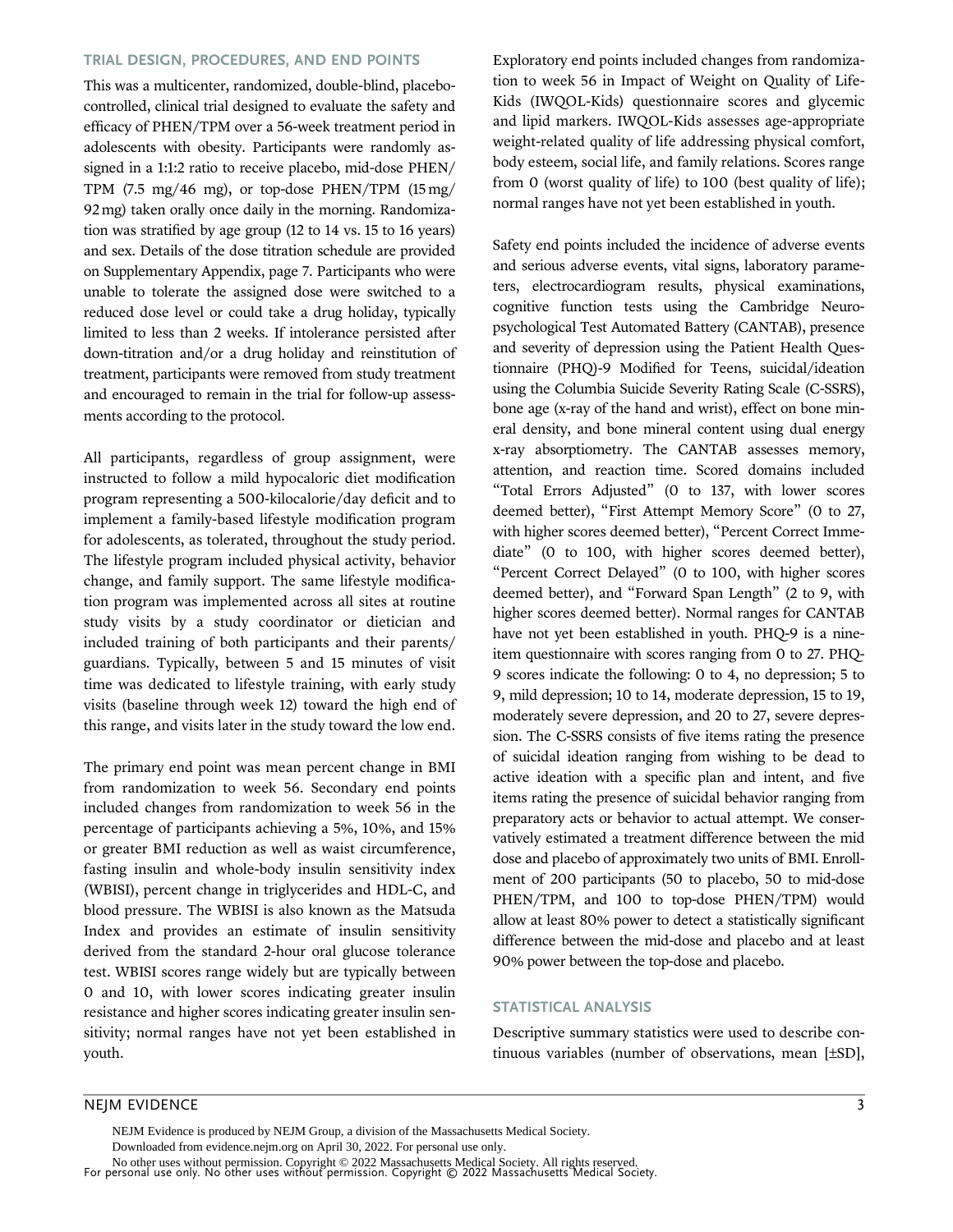minimum, median, and maximum) and categorical variables (frequency counts and percentages). Data in summary tables are presented by treatment group, assessment, and visit (where applicable). Efficacy end points were analyzed using the full analysis set, which included all randomly assigned participants per the intention-to-treat (ITT) principle. Safety end points were analyzed using the safety analysis set, which included all randomly assigned participants exposed to one or more doses of randomly assigned treatment. The primary end point and continuous secondary efficacy end points were assessed using a mixed model for repeated-measures procedure with factors of treatment, visit, treatment-by-visit interaction, baseline value, and age and sex stratification. Categorical secondary efficacy end points were evaluated using the Cochran-Mantel Haenszel test controlling for age and sex stratification. For the primary end point, missing data were handled with the multiple-imputation method under the assumption that participants with missing data at week 56 had responded as if treated with placebo for the entire treatment period. To control overall type 1 error across secondary end points, a Hochberg multiplicity adjustment was first applied to key secondary end points of waist circumference and proportions of participants with a 5%, 10%, and 15% or greater BMI reduction. Only when comparisons of both the mid and top doses with placebo were significant at a P value of 0.05 or less was a similar procedure applied to other secondary end points evaluating obesity-related comorbidities. Once a P value greater than 0.05 was encountered, only point estimates and 95% confidence intervals (CIs) were provided. The CIs were not adjusted for multiple comparisons and should not be used to infer definitive treatment effects.

Details of the statistical methodology can be found in the statistical analysis plan on Supplementary Protocol, page 134.

# Results

#### TRIAL POPULATION

Of 325 participants screened, 227 were randomly assigned to treatment and 223 received at least one dose of treatment; 56 received placebo, 54 mid-dose PHEN/TPM, and 113 top-dose PHEN/TPM ([Fig. 1](#page-4-0), CONSORT diagram). The study was completed by 29 (56.9%), 37 (75.5%), and 73 (65.2%) participants receiving placebo, mid-dose PHEN/TPM, and top-dose PHEN/TPM, respectively. At baseline, there were no notable differences among the three treatment groups [\(Table 1](#page-5-0)) or differences between participants who completed the trial versus those who did not complete the trial (Table S2). Most participants were female (121 [54.3%]), and White (149 [66.8%]). The mean  $(\pm SD)$  age was 14.0 $\pm$ 1.4 years, with 136 participants (61.0%) in the 12- to 14-year stratum and 87 (39.0%) in the 15- to 16-year stratum. Mean  $(\pm SD)$  baseline weight, BMI, and BMI as a percentage of the 95th percentile were 106.1±23.7 kg, 37.8±7.1 kg/m<sup>2</sup>, and 142.4±26.8%, respectively. Overall, participants in the trial were generally representative of the adolescent population with obesity in the United States in terms of sex (relatively equal percentage of girls and boys enrolled) and race and ethnicity (enrollment: African American, approximately 27%; Hispanic/Latino, approximately 32%) (Table S1).

#### PRIMARY EFFICACY AND SECONDARY OUTCOMES: BMI AND WAIST CIRCUMFERENCE

BMI and waist circumference outcomes are shown in [Table 2.](#page-6-0) The treatment difference between the top dose and placebo for percent change in BMI at week 56 was statistically significant (LS mean difference,  $-10.44$  percentage points; 95% CI,  $-13.89$  to  $-6.99$ ; P<0.001) [\(Fig. 2](#page-7-0)). The treatment difference between mid dose and placebo for percent change in BMI at week 56 was also statistically significant (LS mean difference,  $-8.11\%$ ; 95% CI,  $-11.92$  to  $-4.31$ ; P<0.001) ([Fig. 2\)](#page-7-0). The difference in LS mean percent change in BMI between the top dose and mid dose at week 56 was not statistically significant (LS mean difference,  $-2.33\%$ ; 95% CI,  $-5.27$  to 0.62;  $P=0.12$ ). [Figure 3](#page-7-0) shows the percentage of participants receiving placebo, mid dose, and top dose who achieved a BMI reduction of 5% or greater (3 [5.4%], 21 [38.9%], and 53 [46.9%], respectively), 10% or greater (0 [0.0%], 17 [31.5%], and 48 [42.5%], respectively), and 15% or greater (0 [0.0%], 7 [13.0%], and 32 [28.3%], respectively) for the ITT population. Treatment with both the mid and top doses resulted in higher proportions of participants with a 5% or greater BMI reduction than placebo (mid dose: RR, 4.6; 95% CI, 1.7 to 12.7; P<0.001; and top dose: RR, 5.6; 95% CI, 2.2 to 14.4;  $P < 0.001$ ), 10% or greater BMI reduction than placebo (mid dose: RR, 9.3; 95% CI, 2.3 to 38.0; P<0.001; and top dose: RR, 12.2; 95% CI, 3.1 to 48.3;  $P<0.001$ ), and a 15% or greater BMI reduction than placebo (mid dose: RR, 4.3; 95% CI, 1.0 to 19.3;  $P = 0.008$ ; and top dose: RR, 8.1; 95% CI, 2.0 to 32.7; P<0.001). The treatment differences between top dose and placebo and mid dose and placebo for mean change in waist circumference at week 56 were  $-9.58$  cm (95% CI,  $-12.83$  to

#### NEJM EVIDENCE 4

NEJM Evidence is produced by NEJM Group, a division of the Massachusetts Medical Society.

Downloaded from evidence.nejm.org on April 30, 2022. For personal use only.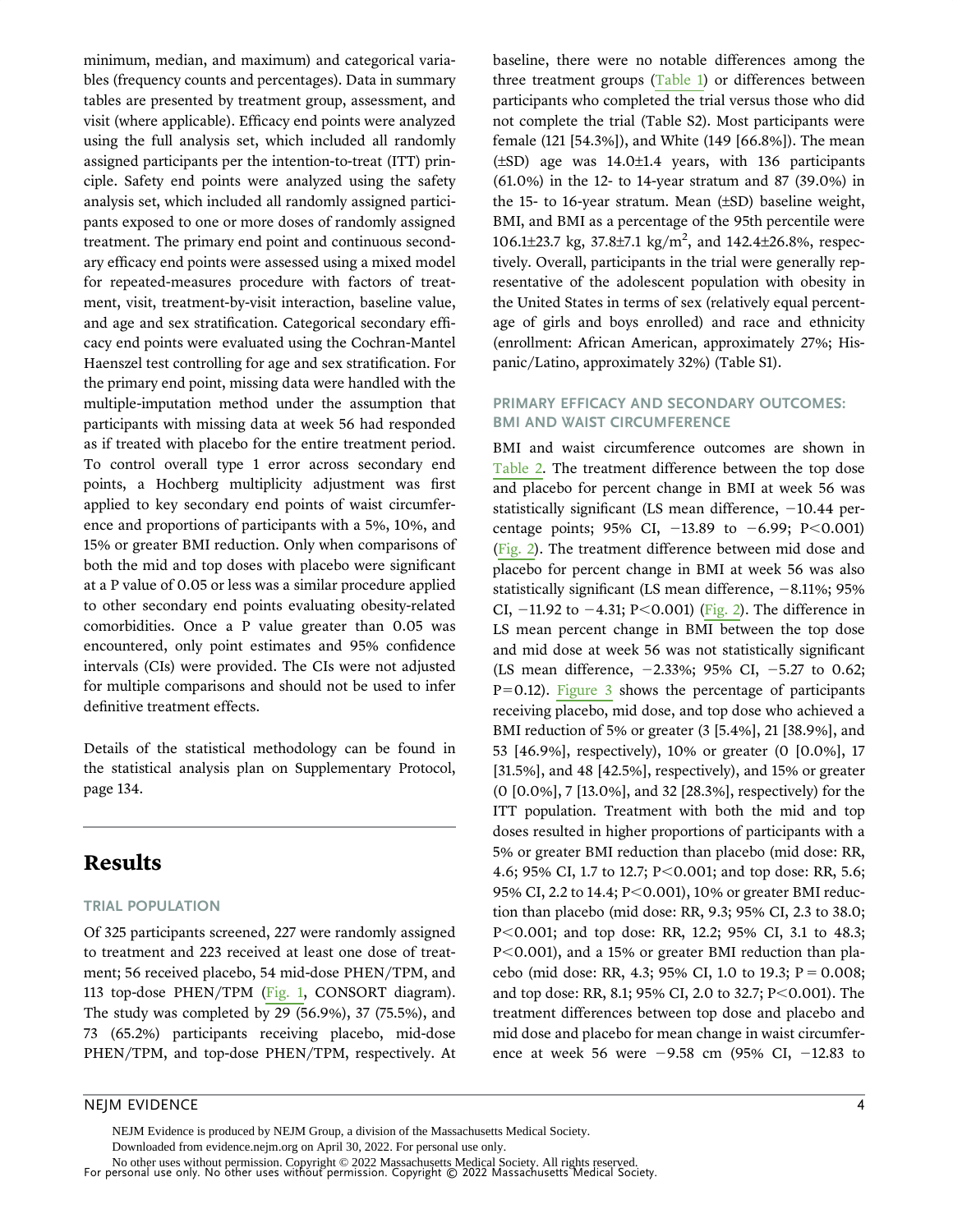<span id="page-4-0"></span>

#### Figure 1 CONSORT Diagram.

The mid and top doses are 7.5 mg/46 mg and 15 mg/92 mg of phentermine/topiramate, respectively. For randomly assigned and not treated, the denominator for the percentage in each treatment group is the number of total participants randomly assigned to treatment. For discontinued, the percentage is calculated from participants in the safety population in each treatment group. For primary reason discontinued from study treatment, the percentage is calculated from participants in the intent-to-treat population in each treatment group.

 $-6.33$ ; P $< 0.001$ ) and  $-7.72$  cm (95% CI,  $-11.43$  to  $-4.02$ ; P $< 0.001$ ), respectively.

#### CARDIOMETABOLIC RISK FACTORS AND HEALTH-RELATED QUALITY OF LIFE

Cardiometabolic risk factor and health-related quality of life outcomes are shown in [Table 2](#page-6-0). LS mean treatment differences between top dose and placebo for triglycerides and HDL-C were  $-20.72\%$  (95% CI,  $-37.71$  to  $-3.72$ ) and 8.75% (95% CI, 2.15 to 15.35), respectively. LS mean treatment differences between mid dose and placebo for triglycerides and HDL-C were  $-21.14\%$  (95% CI,  $-40.24$  to  $-2.05$ ) and 10.30% (95% CI, 2.91 to 17.70), respectively. There were no statistically significant treatment differences for change at week 56 in fasting insulin, WBISI, IWQOL-Kids questionnaire scores, glycemic markers, or total or low-density lipoprotein cholesterol among any of the groups. Changes at week 56 for systolic blood pressure did not show significant differences between groups.

#### **SAFETY**

A summary of the adverse events is shown in [Table 3.](#page-8-0) The incidence of participants reporting at least one adverse event was 51.8%, 37.0%, and 52.2% in the placebo, middose, and top-dose groups, respectively. Adverse events

#### NEJM EVIDENCE 5

NEJM Evidence is produced by NEJM Group, a division of the Massachusetts Medical Society.

Downloaded from evidence.nejm.org on April 30, 2022. For personal use only.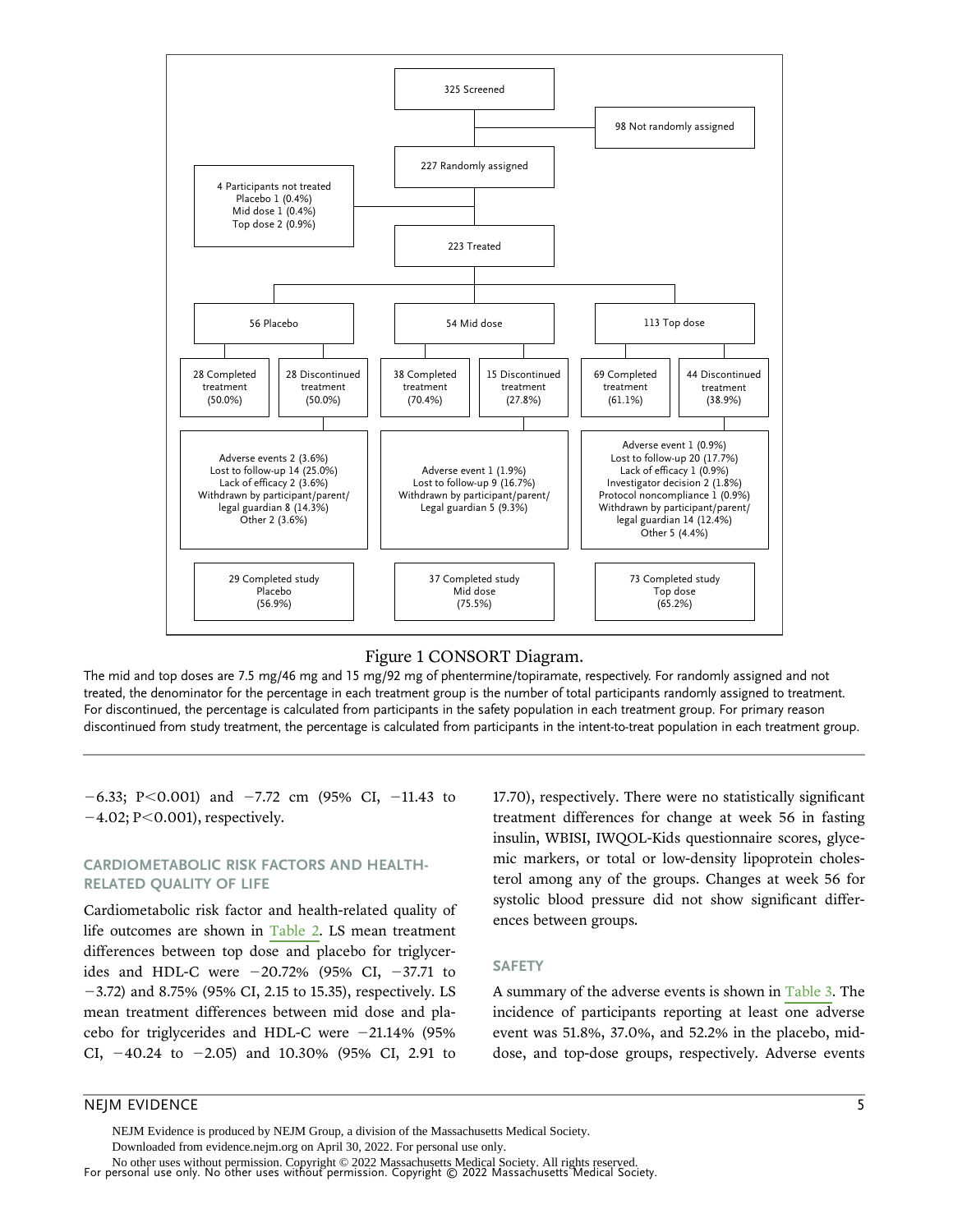<span id="page-5-0"></span>

| Table 1. Demographics and Baseline Characteristics.* |                     |                               |                                       |                      |  |  |  |  |
|------------------------------------------------------|---------------------|-------------------------------|---------------------------------------|----------------------|--|--|--|--|
| Characteristic                                       | Placebo<br>$(n=56)$ | Mid-Dose PHEN/TPM<br>$(n=54)$ | <b>Top-Dose PHEN/TPM</b><br>$(n=113)$ | Overall<br>$(N=223)$ |  |  |  |  |
| Age at screening $-$ yr                              | $14.0 \pm 1.41$     | $14.1 \pm 1.28$               | 13.9±1.36                             | $14.0 \pm 1.35$      |  |  |  |  |
| $Sex - no. (%)$                                      |                     |                               |                                       |                      |  |  |  |  |
| Female                                               | 30(53.6)            | 28 (51.9)                     | 63 (55.8)                             | 121 (54.3)           |  |  |  |  |
| Male                                                 | 26 (46.4)           | 26 (48.1)                     | 50 (44.2)                             | 102 (45.7)           |  |  |  |  |
| Tanner stage - no. (%) <sup>+</sup>                  |                     |                               |                                       |                      |  |  |  |  |
| $\overline{2}$                                       | 7(12.5)             | 6(11.1)                       | 21 (18.6)                             | 34 (15.3)            |  |  |  |  |
| $\overline{3}$                                       | 16(28.6)            | 10(18.5)                      | 16(14.2)                              | 42 (18.8)            |  |  |  |  |
| 4                                                    | 14 (25.0)           | 20 (37.0)                     | 37 (32.7)                             | 71 (31.8)            |  |  |  |  |
| 5                                                    | 19 (33.9)           | 18(33.3)                      | 38 (33.6)                             | 75 (33.6)            |  |  |  |  |
| $Race - no.$ (%)                                     |                     |                               |                                       |                      |  |  |  |  |
| White                                                | 42 (75.0)           | 36 (66.7)                     | 71 (62.8)                             | 149 (66.8)           |  |  |  |  |
| Black or African American                            | 10(17.9)            | 14 (25.9)                     | 36 (31.9)                             | 60 (26.9)            |  |  |  |  |
| Other                                                | 4(7.1)              | 4(7.4)                        | 4(3.5)                                | 12(5.4)              |  |  |  |  |
| American Indian or Alaska Native                     | 0                   | 0                             | 1(0.9)                                | 1(0.4)               |  |  |  |  |
| Asian                                                | $\mathbf 0$         | $\mathbf 0$                   | 1(0.9)                                | 1(0.4)               |  |  |  |  |
| Native Hawaiian or Other Pacific Islander            | 0                   | $\mathbf 0$                   | 0                                     | 0                    |  |  |  |  |
| Ethnicity — no. $(\%)$                               |                     |                               |                                       |                      |  |  |  |  |
| Hispanic or Latino                                   | 13(23.2)            | 25(46.3)                      | 34 (30.1)                             | 72 (32.3)            |  |  |  |  |
| Not Hispanic or Latino                               | 42 (75.0)           | 28 (51.9)                     | 79 (69.9)                             | 149 (66.8)           |  |  |  |  |
| Not stated                                           | 1(1.8)              | 1(1.9)                        | $\Omega$                              | 2(0.9)               |  |  |  |  |
| Weight $-$ kg                                        | $102.2 \pm 21.8$    | $105.2 \pm 22.4$              | $108.5 \pm 25.0$                      | $106.1 \pm 23.7$     |  |  |  |  |
| $Height - cm$                                        | $167.2 \pm 7.6$     | 168.6±8.0                     | $166.3 \pm 7.8$                       | $167.1 \pm 7.8$      |  |  |  |  |
| BMIt                                                 | 36.4±6.4            | $36.9 \pm 6.8$                | 39.0±7.4                              | $37.8 \pm 7.1$       |  |  |  |  |
| BMI % of 95th percentile                             | 136.6±23.1          | 138.7±25.2                    | 147.0±28.6                            | 142.4±26.8           |  |  |  |  |
| Waist circumference - cm                             | $111.1 \pm 14.0$    | 111.9±15.5                    | $116.5 \pm 16.8$                      | 114.0±15.9           |  |  |  |  |
| Fasting insulin $- \mu$ IU/ml                        | 33.2±40.0           | 26.9±19.3                     | 26.6±22.8                             | 28.4±27.7            |  |  |  |  |
| WBISI (Matsuda) — mmol/l                             | $2.5 \pm 1.7$       | $3.0 + 2.5$                   | $2.7 \pm 2.1$                         | $2.7 + 2.1$          |  |  |  |  |
| Triglycerides $-$ mg/dl                              | 118.3±46.1          | 120.1±61.6                    | $112.2 \pm 63.2$                      | 115.7±58.8           |  |  |  |  |
| $HDL-C$ mg/dl                                        | $47.2 + 9.7$        | $47.2 + 8.9$                  | 46.7±10.1                             | $46.9 + 9.7$         |  |  |  |  |
| Systolic blood pressure - mm Hg                      | 117.7±10.4          | 121.4±9.2                     | 117.4±10.2                            | $118.5 \pm 10.1$     |  |  |  |  |
| Diastolic blood pressure - mm Hg                     | $71.7 \pm 8.3$      | 75.8±6.7                      | $72.9 \pm 7.3$                        | $73.3 \pm 7.5$       |  |  |  |  |
| Heart rate - beats per min                           | 76.8±9.9            | 78.6±9.6                      | $76.2 + 9.6$                          | 76.9±9.7             |  |  |  |  |
| IWQOL total score                                    | 87.1±10.2           | $85.1 \pm 13.1$               | 82.7±14.2                             | 84.4±13.1            |  |  |  |  |

\* Values shown are mean (–SD) unless otherwise noted. The mid and top doses are 7.5 mg/46 mg and 15 mg/92 mg of phentermine/topiramate (PHEN/TPM), respectively. Denominators for percentages are based on the number of participants with nonmissing data in each treatment group for the relevant variable. BMI denotes body-mass index, HDL-C high-density lipoprotein cholesterol, IWQOL Impact of Weight on Quality of Life-Kids, and WBISI whole-body insulin sensitivity index.

† One participant in the top-dose group with Tanner stage 1 was randomly assigned to treatment. A protocol deviation was reported, and the participant was subsequently withdrawn from the trial.

‡ BMI is weight in kilograms divided by the square of the height in meters.

§ The WBISI provides an estimate of insulin sensitivity derived from the standard 2-hour oral glucose tolerance test. Scores range widely but are typically between 0 and 10, with lower scores indicating greater insulin resistance and higher scores indicating greater insulin sensitivity; normal ranges have not yet been established in youth.

¶ To convert values for triglycerides to millimoles per liter, multiply by 0.01129; for HDL-C, multiply by 0.02586.

k The IWQOL assesses age-appropriate weight-related quality of life addressing physical comfort, body esteem, social life, and family relations. Scores range from zero (worst quality of life) to 100 (best quality of life); normal ranges have not yet been established in youth.

#### NEJM EVIDENCE 6

NEJM Evidence is produced by NEJM Group, a division of the Massachusetts Medical Society.

Downloaded from evidence.nejm.org on April 30, 2022. For personal use only.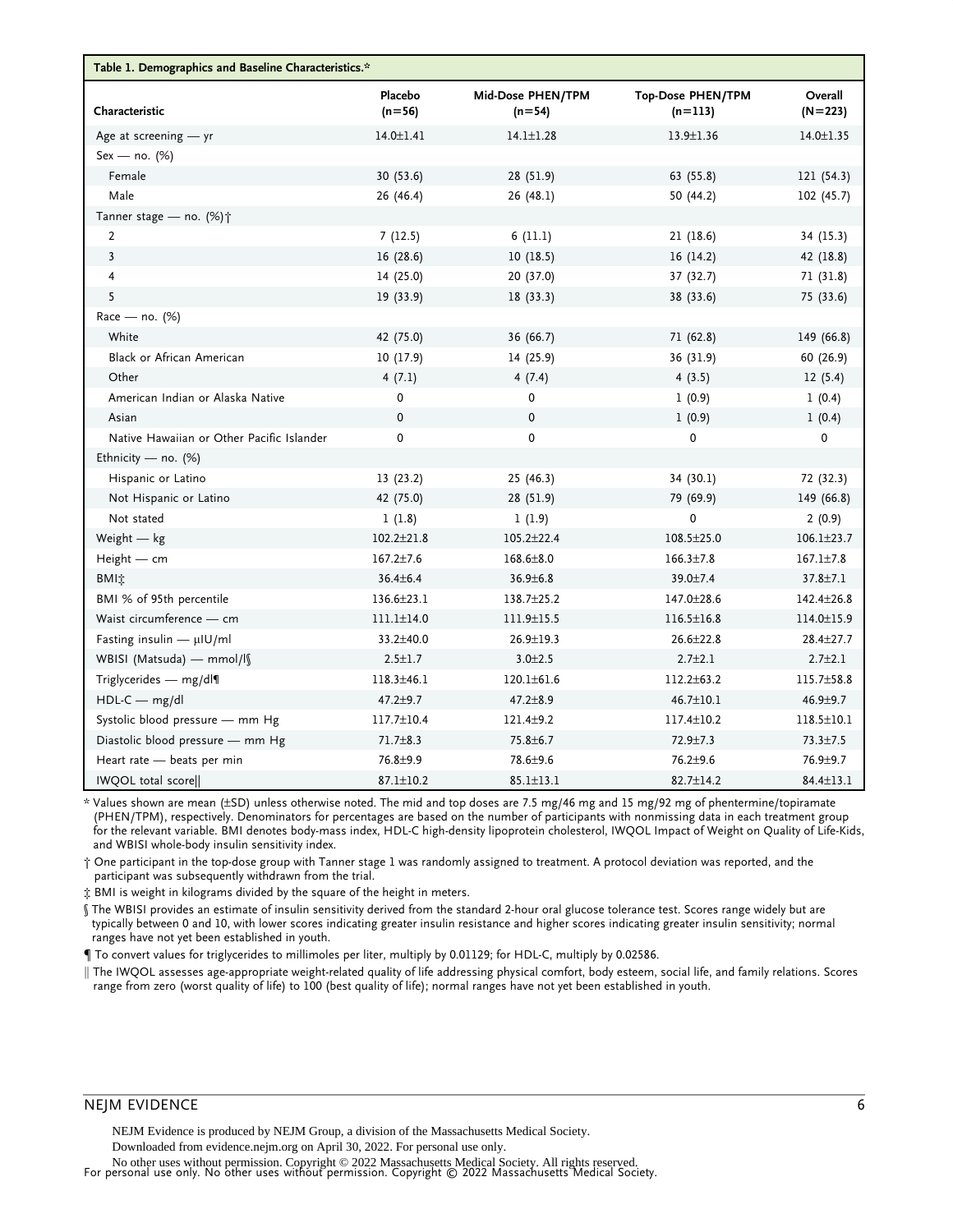#### <span id="page-6-0"></span>Table 2. Estimated Mean Change from Baseline in Primary and Secondary End Points at Week 56.\*

| <b>End Point</b>                           | Placebo<br>$(n=56)$ | Mid-Dose<br>PHEN/TPM<br>$(n=54)$ | <b>Top-Dose</b><br>PHEN/TPM<br>$(n=113)$ | Mid Dose vs.<br>Placebo (95% CI) | Top Dose vs.<br>Placebo (95% CI)  |
|--------------------------------------------|---------------------|----------------------------------|------------------------------------------|----------------------------------|-----------------------------------|
| Percent BMI, percentage point difference;  | $3.34 \pm 1.44$     | $-4.78 \pm 1.30$                 | $-7.11 \pm 1.01$                         | $-8.11$ (-11.92 to $-4.31$ )     | $-10.44$ (-13.89 to -6.99)        |
| BMI                                        | $1.20 \pm 0.46$     | $-2.53 \pm 0.44$                 | $-4.15 \pm 0.31$                         | $-3.73$ (-4.97 to $-2.50$ )      | $-5.35$ (-6.44 to $-4.27$ )       |
| BMI % of the 95th percentile               | $4.97 \pm 1.74$     | $-9.41 \pm 1.65$                 | $-15.28 \pm 1.16$                        | $-14.38$ (-19.07 to -9.69)       | $-20.25$ ( $-24.37$ to $-16.13$ ) |
| Weight, kg                                 | $6.57 \pm 1.28$     | $-5.49 \pm 1.23$                 | $-9.23 \pm 0.86$                         | $-12.06$ ( $-15.55$ to $-8.58$ ) | $-15.80$ (-18.82 to -12.77)       |
| Waist circumference, cm                    | $0.31 \pm 1.39$     | $-7.42 \pm 1.29$                 | $-9.27 \pm 0.91$                         | $-7.72$ (-11.43 to -4.02)        | $-9.58$ (-12.83 to -6.33)         |
| WBISI (Matsuda), mmol/lt                   | $1.06 \pm 0.62$     | $1.25 \pm 0.54$                  | $1.85 \pm 0.38$                          | $0.19$ (-1.45 to 1.82)           | $0.80$ (-0.64 to 2.24)            |
| HDL-C, percentage point difference         | $-3.65 \pm 2.85$    | $6.65 \pm 2.45$                  | $5.10 \pm 1.76$                          | 10.30 (2.91 to 17.70)            | 8.75 (2.15 to 15.35)              |
| Triglycerides, percentage point difference | $8.35 \pm 7.37$     | $-12.79\pm 6.30$                 | $-12.37±4.49$                            | $-21.14$ (-40.24 to $-2.05$ )    | $-20.72$ ( $-37.71$ to $-3.72$ )  |
| Systolic blood pressure, mm Hg             | $2.80 \pm 1.62$     | $-0.97 \pm 1.50$                 | $1.00 \pm 1.04$                          | $-3.76$ ( $-8.09$ to 0.56)       | $-1.80$ (-5.58 to 1.97)           |
| Diastolic blood pressure, mm Hg            | $3.11 \pm 1.33$     | $-0.87 \pm 1.22$                 | $0.14 \pm 0.85$                          | $-3.99$ ( $-7.53$ to $-0.45$ )   | $-2.97$ (-6.07 to 0.12)           |
| IWQOL total score                          | $2.94 \pm 1.89$     | $4.31 \pm 1.70$                  | $3.11 \pm 1.20$                          | 1.37 $(-3.64 \text{ to } 6.39)$  | $0.17$ (-4.25 to 4.60)            |
| Heart rate, beats per min                  | $1.46 \pm 1.72$     | $-1.31 \pm 1.57$                 | $5.27 \pm 1.10$                          | $-2.77$ ( $-7.32$ to 1.79)       | 3.82 $(-0.17$ to 7.81)            |

\* Values are means (–SE) unless indicated otherwise. The mid and top doses are 7.5 mg/46 mg and 15 mg/92 mg of phentermine/topiramate (PHEN/TPM), respectively. Denominators for percentages are based on the number of participants with nonmissing data in each treatment group for the relevant variable. BMI denotes body-mass index, CI confidence interval, HDL-C high-density lipoprotein cholesterol, IWQOL Impact of Weight on Quality of Life-Kids, and WBISI whole-body insulin sensitivity index.

† Percent BMI was the only variable for which washout imputation was used. The CIs for secondary outcomes were not adjusted and inferences drawn from the intervals may not be reproducible. BMI is weight in kilograms divided by the square of the height in meters.

‡ The WBISI provides an estimate of insulin sensitivity derived from the standard 2-hour oral glucose tolerance test. Scores range widely but are typically between 0 and 10, with lower scores indicating greater insulin resistance and higher scores indicating greater insulin sensitivity; normal ranges have not yet been established in youth.

§ The IWQOL assesses age-appropriate weight-related quality of life addressing physical comfort, body esteem, social life, and family relations. Scores range from zero (worst quality of life) to 100 (best quality of life); normal ranges have not yet been established in youth.

leading to dose reduction occurred in three participants: one (1.9%) in the mid-dose group and two (1.8%) in the top-dose group. Adverse events leading to discontinuation of study treatment occurred in three participants: two (3.6%) in the placebo group and one (0.9%) in the topdose group. One participant (2.0%) in the placebo group, one participant (2.0%) in the mid-dose group, and two participants (1.8%) in the top-dose group withdrew from the study due to treatment-emergent adverse events.

Overall, three serious adverse events (bile duct stone, depression, and suicidal ideation) were reported in two participants who were both in the top-dose group (Supplementary Appendix, page 10). One participant was hospitalized for a bile duct stone within 1 week of completing the study. The other participant experienced depression and suicidal ideation, which were initially considered related to the study drug by the site investigator and the study drug was discontinued. However, the participant experienced several recurrences of these events over a period of approximately 105 days after study drug discontinuation, and all of these recurrences were considered by the investigator to be unrelated to the study drug. In addition, although these events occurred in a participant randomly assigned to the top-dose group, the events occurred during the first month of treatment before the participant was scheduled to titrate up to their randomized dose level. Consequently, this participant was never exposed to a dose higher than the mid dose during study participation (i.e., in effect, the events occurred while taking the mid dose).

Events related to psychiatric disorders (system organ class) occurred in four participants (7.4%) in the mid-dose group and 10 participants (8.8%) in the top-dose group compared with one participant (1.8%) in the placebo group (Supplementary Appendix, page 11). There were no clinically relevant differences observed across groups with respect to mental health questionnaire (PHQ-9 and C-SSRS) results. Results of the CANTAB assessments (cognition) demonstrated no apparent differences among groups. No adverse events related to drug abuse, dependence, or withdrawal were reported. There were no apparent differences among groups in bone age or bone health assessments.

## NEJM EVIDENCE 7

For personal use only. No other uses without permission. Copyright © 2022 Massachusetts Medical Society. No other uses without permission. Copyright © 2022 Massachusetts Medical Society. All rights reserved. NEJM Evidence is produced by NEJM Group, a division of the Massachusetts Medical Society. Downloaded from evidence.nejm.org on April 30, 2022. For personal use only.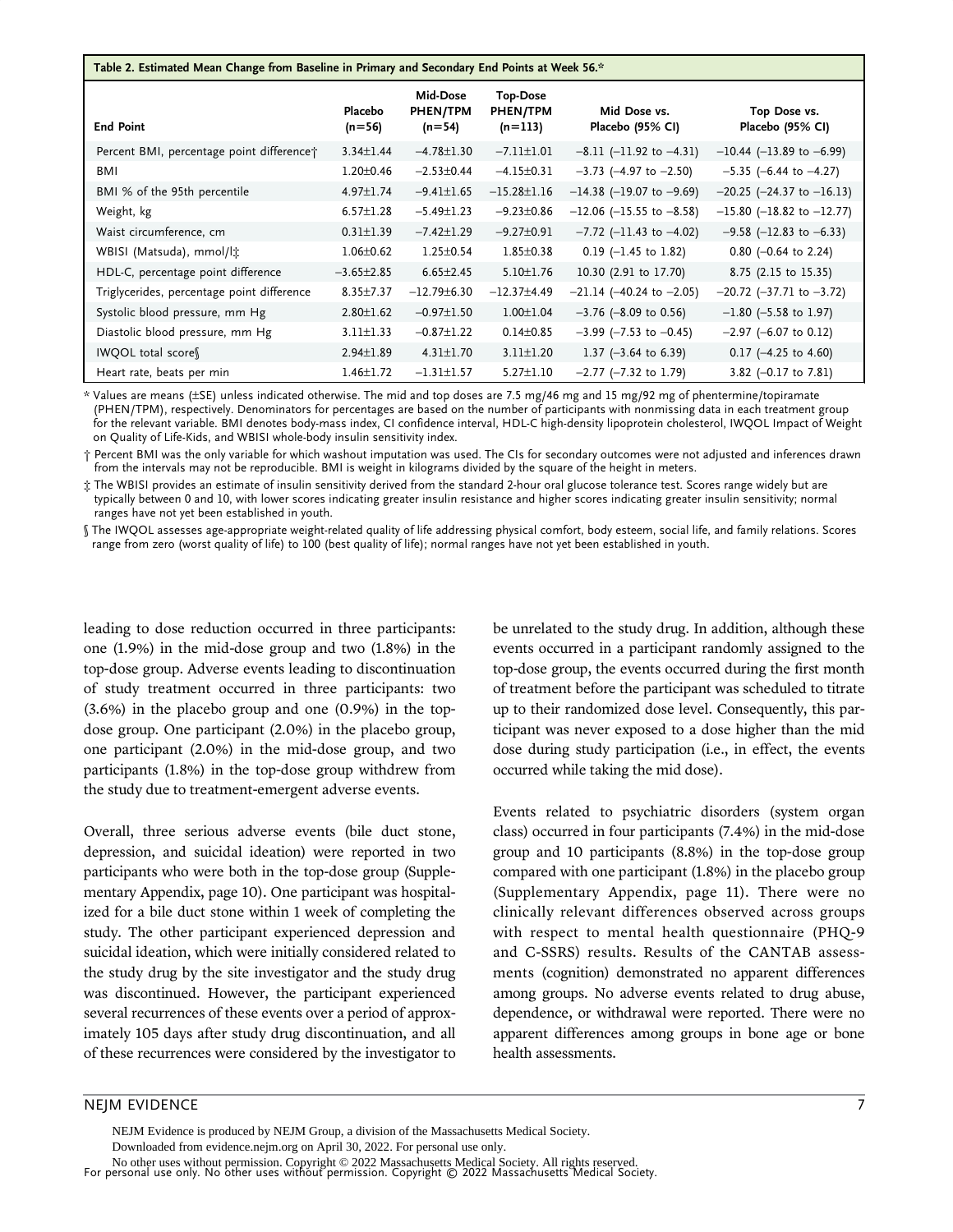<span id="page-7-0"></span>



Plot of least square means (±SE) of percentage change in body-mass index (BMI) using observed data from baseline to week 56 by treatment group (with the primary analysis, modified intent-to-treat [ITT], and other imputation models). The mid and top doses are 7.5 mg/46 mg and 15 mg/92 mg of phentermine/topiramate (PHEN/TPM), respectively. LOCF denotes last observation carried forward, MAR missing at random, MI multiple imputation, and MNAR, missing not at random. \*P<0.001 versus placebo.



Figure 3 Percentage of Participants Achieving Various Body-Mass Index Reduction Benchmarks. Percentage of participants achieving a reduction of 5%, 10%, and 15% or greater in body-mass index (BMI) from baseline to week 56 by treatment group, intent-to-treat (ITT) population. The mid and top doses are 7.5 mg/46 mg and 15 mg/92 mg of phentermine/ topiramate (PHEN/TPM), respectively.

#### NEJM EVIDENCE 8

NEJM Evidence is produced by NEJM Group, a division of the Massachusetts Medical Society. Downloaded from evidence.nejm.org on April 30, 2022. For personal use only.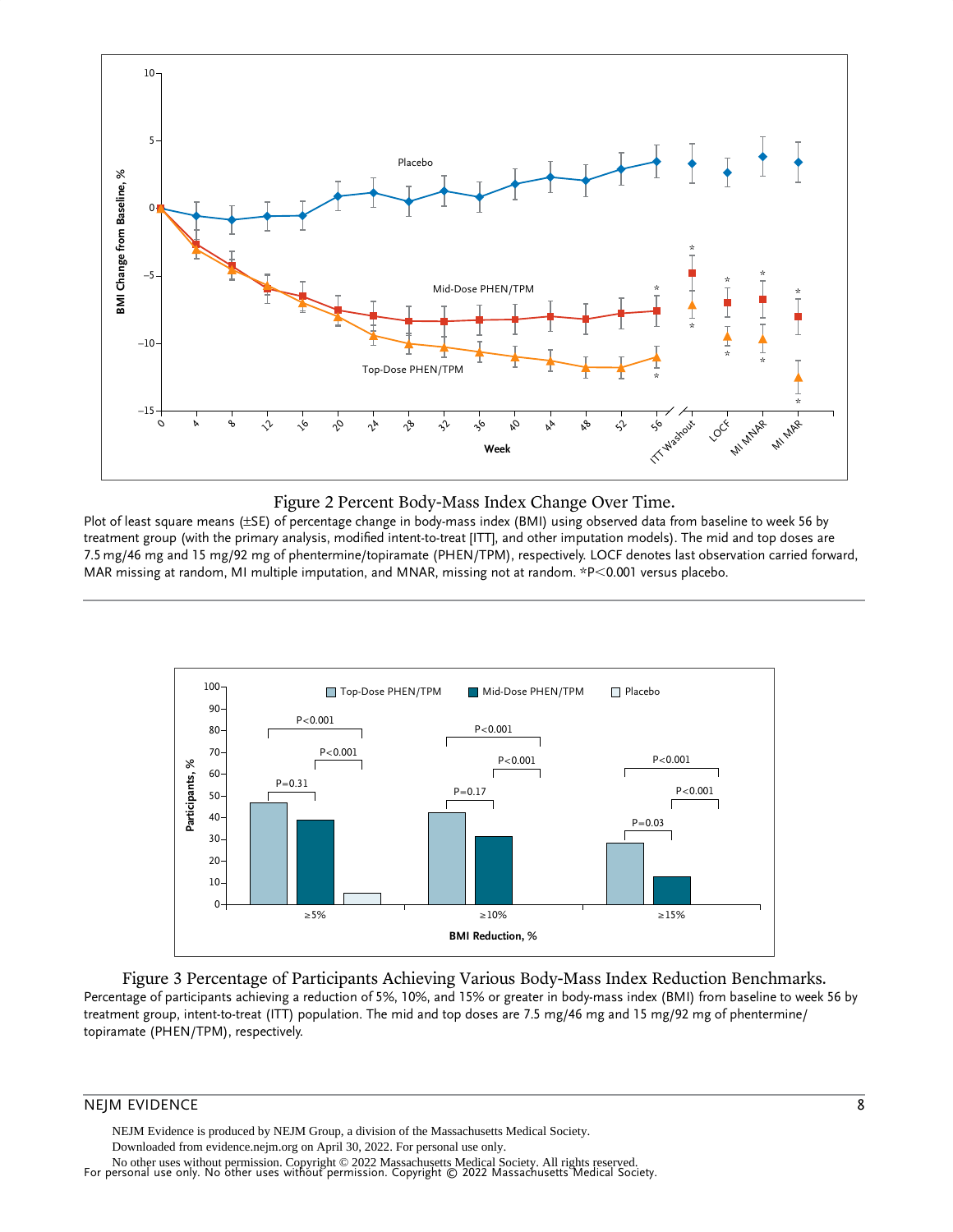<span id="page-8-0"></span>

| Table 3. Adverse Events Reported by System Organ Class and Preferred Term with an Incidence of 3% of Participants or Greater in All Treatment<br>Groups, Safety Population.* |                     |                               |                                       |                      |  |  |  |
|------------------------------------------------------------------------------------------------------------------------------------------------------------------------------|---------------------|-------------------------------|---------------------------------------|----------------------|--|--|--|
| System Organ Class and Preferred Term                                                                                                                                        | Placebo<br>$(n=56)$ | Mid-Dose PHEN/TPM<br>$(n=54)$ | <b>Top-Dose PHEN/TPM</b><br>$(n=113)$ | Overall<br>$(N=223)$ |  |  |  |
| Any treatment-emergent adverse event                                                                                                                                         | 29 (51.8)           | 20 (37.0)                     | 59 (52.2)                             | 108 (48.4)           |  |  |  |
| Infections and infestations                                                                                                                                                  | 15 (26.8)           | 9(16.7)                       | 25(22.1)                              | 49 (22.0)            |  |  |  |
| Covid-19                                                                                                                                                                     | 4(7.1)              | 2(3.7)                        | 4(3.5)                                | 10(4.5)              |  |  |  |
| Upper respiratory tract infection                                                                                                                                            | 4(7.1)              | 1(1.9)                        | 4(3.5)                                | 9(4.0)               |  |  |  |
| Nasopharyngitis                                                                                                                                                              | 3(5.4)              | 1(1.9)                        | 2(1.8)                                | 6(2.7)               |  |  |  |
| Gastroenteritis viral                                                                                                                                                        | 2(3.6)              | 1(1.9)                        | 1(0.9)                                | 4(1.8)               |  |  |  |
| Influenza                                                                                                                                                                    | 0                   | 2(3.7)                        | 2(1.8)                                | 4(1.8)               |  |  |  |
| Nervous system disorders                                                                                                                                                     | 7(12.5)             | 5(9.3)                        | 16(14.2)                              | 28 (12.6)            |  |  |  |
| Headache                                                                                                                                                                     | 5(8.9)              | 4(7.4)                        | 5(4.4)                                | 14(6.3)              |  |  |  |
| <b>Dizziness</b>                                                                                                                                                             | 0                   | 1(1.9)                        | 4(3.5)                                | 5(2.2)               |  |  |  |
| Gastrointestinal disorders                                                                                                                                                   | 8(14.3)             | 7(13.0)                       | 12 (10.6)                             | 27(12.1)             |  |  |  |
| Abdominal pain                                                                                                                                                               | 2(3.6)              | 0                             | 0                                     | 2(0.9)               |  |  |  |
| Nausea                                                                                                                                                                       | 2(3.6)              | 2(3.7)                        | 5(4.4)                                | 9(4.0)               |  |  |  |
| Respiratory, thoracic and mediastinal disorders                                                                                                                              | 7(12.5)             | 4(7.4)                        | 13 (11.5)                             | 24 (10.8)            |  |  |  |
| Nasal congestion                                                                                                                                                             | 4(7.1)              | 3(5.6)                        | 3(2.7)                                | 10(4.5)              |  |  |  |
| Oropharyngeal pain                                                                                                                                                           | 2(3.6)              | 0                             | 3(2.7)                                | 5(2.2)               |  |  |  |
| General disorders and administration site conditions                                                                                                                         | 3(5.4)              | 2(3.7)                        | 13(11.5)                              | 18(8.1)              |  |  |  |
| Pyrexia                                                                                                                                                                      | 1(1.8)              | 1(1.9)                        | 5(4.4)                                | 7(3.1)               |  |  |  |
| Injury, poisoning, and procedural complications                                                                                                                              | 5(8.9)              | 5(9.3)                        | 7(6.2)                                | 17(7.6)              |  |  |  |
| Ligament sprain                                                                                                                                                              | 0                   | 2(3.7)                        | 2(1.8)                                | 4(1.8)               |  |  |  |
| Psychiatric disorders                                                                                                                                                        | 1(1.8)              | 4(7.4)                        | 10(8.8)                               | 15(6.7)              |  |  |  |
| Depression                                                                                                                                                                   | 0                   | 1(1.9)                        | 5(4.4)                                | 6(2.7)               |  |  |  |
| Musculoskeletal and connective tissue disorders                                                                                                                              | 1(1.8)              | 4(7.4)                        | 10(8.8)                               | 15(6.7)              |  |  |  |
| Arthralgia                                                                                                                                                                   | 0                   | 1(1.9)                        | 4(3.5)                                | 5(2.2)               |  |  |  |
| Back pain                                                                                                                                                                    | 2(3.6)              | 0                             | 2(1.8)                                | 4(1.8)               |  |  |  |
| Vascular disorders                                                                                                                                                           | 2(3.6)              | 0                             | 2(1.8)                                | 4(1.8)               |  |  |  |
| Hypertension                                                                                                                                                                 | 2(3.6)              | $\mathbf 0$                   | 2(1.8)                                | 4(1.8)               |  |  |  |

\* Data are no. (%). The mid and top doses are 7.5 mg/46 mg and 15 mg/92 mg of phentermine/topiramate (PHEN/TPM), respectively. The denominator for percentages is the number of participants in the safety population. The MedDRA Dictionary (version 23.1) was used for coding. If a participant experienced more than one episode of an adverse event, the participant was counted only once within a preferred term. If a participant experienced more than one adverse event within a system organ class, the participant was counted once for each preferred term and once for the system organ class.

# Discussion

PHEN/TPM at both the mid and top doses, as an adjunct to lifestyle therapy, led to a superior reduction in the percent change in BMI versus placebo in adolescents with obesity. Although consensus has been established in adults that a loss of 3% to 5% of body weight is considered clinically meaningful, $^{14}$  $^{14}$  $^{14}$  a similar threshold of BMI reduction in children and adolescents has yet to be identified and agreed upon. In the context of the current study, it is relevant to note that the degree of BMI reduction in both the mid- and top-dose groups of PHEN/TPM was sufficient to elicit improvements in certain cardiometabolic risk factors,

suggesting that the treatment effect was in fact clinically significant. Moreover, a systematic review<sup>[15](#page-10-0)</sup> conducted in support of the Endocrine Society pediatric obesity treatment clinical practice guideline<sup>4</sup> concluded that a BMI reduction of at least 1.6 kg/ $m^2$  could be considered clinically meaningful. The mean placebo-subtracted BMI reduction with the mid dose of PHEN/TPM exceeded this threshold by more than twofold and the top dose of PHEN/TPM by more than threefold. From a categorical perspective, a much higher proportion of participants assigned to PHEN/TPM compared with placebo were able to reduce their BMI below thresholds of 5%, 10%, or 15%. Mean reductions in BMI with PHEN/TPM observed in this trial were higher than mean reductions in BMI reported in

## NEJM EVIDENCE 9

NEJM Evidence is produced by NEJM Group, a division of the Massachusetts Medical Society.

Downloaded from evidence.nejm.org on April 30, 2022. For personal use only.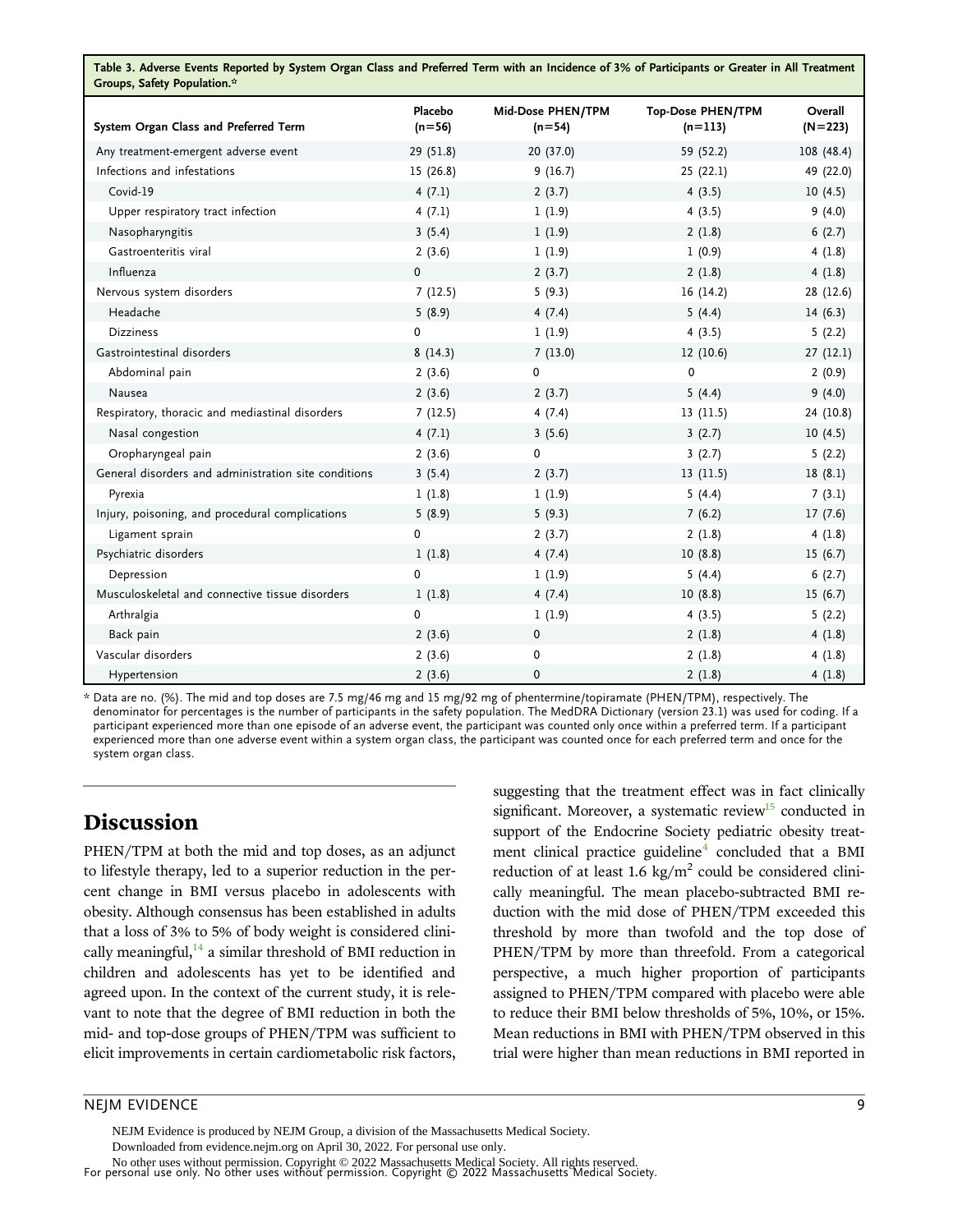<span id="page-9-0"></span>lifestyle therapy trials, $5,6$  $5,6$  tertiary care pediatric weight management programs in the United States, $\frac{16}{6}$  and the adolescent clinical trials of orlistat and liraglutide.<sup>7,8</sup>

Regarding notable secondary outcomes in the current trial, weight loss with PHEN/TPM at both the mid and top doses reduced waist circumference compared with placebo. In addition, weight loss with both the mid and top doses of PHEN/TPM was associated with reduced triglycerides and increased HDL-C. Although these changes fell short of statistical significance after adjustment for multiple secondary end points, the magnitude of these effects was similar to that previously observed in adults. $10^{-12}$  The finding of improvements in the lipid profile are particularly important, since PHEN/TPM is currently the only antiobesity medication for adolescents that has now demonstrated a degree of weight loss associated with favorable changes in cardiometabolic risk factors.<sup>7,8</sup>

In general, the safety profile of PHEN/TPM was consistent with the findings from adult trials. $10^{-12}$  The overall incidence of any adverse event was relatively similar across the placebo, mid-dose, and top-dose groups. Few participants withdrew from the study due to adverse events. Only three serious adverse events (bile duct stone, depression, and suicidal ideation) were reported in two participants in the top-dose group, although one of those participants had been exposed to only the mid dose. Importantly, PHEN/TPM had no apparent effect on growth, development, mental health, or cognition.

Strengths of this trial included the relatively large sample size, the randomized and placebo-controlled trial design, and the diversity of the sample population. The primary limitation was the degree of attrition, which requires context. This trial was conducted during the Covid-19 pandemic, which led to public health emergency declarations in the United States and resulting stay-at-home orders and restrictions. Due to local regulations impacting study sites, not all planned assessments could be performed, including the final 56-week assessment. Despite additional efforts to retain participants by performing remote visits and direct shipping of study medications, we suspect that hesitancy to attend in-person visits may at least partly explain the higher than expected lost to follow-up rate. From an analysis perspective, we utilized conservative multiple imputation techniques, specified a priori in the statistical analysis plan, which minimized the potential of overestimating the treatment effect. Finally, weight loss trajectories in the context of obesity interventions may have been negatively altered in youth during the Covid-19 pandemic, $17$  which may have influenced BMI outcomes across all groups in the current trial, including those of the placebo group receiving lifestyle therapy only.

In conclusion, PHEN/TPM at both the mid and top doses, as an adjunct to lifestyle therapy, offered a statistically significant reduction in BMI and waist circumference as well as favorably impacted levels of triglycerides and HDL-C in adolescents with obesity. The safety profile was similar to that observed in adults.

#### Disclosures

This trial was funded by VIVUS LLC, with project support provided by Covance LLC.

Author disclosures and other supplementary materials are available at [evidence.nejm.org](http://evidence.nejm.org).

We thank the participants and their families, the site personnel who assisted with the trial, and the data monitoring committee.

A data sharing statement provided by the authors is available at [evidence.](http://evidence.nejm.org) [nejm.org.](http://evidence.nejm.org)

#### Author Affiliations

- <sup>1</sup> Department of Pediatrics, Center for Pediatric Obesity Medicine, University of Minnesota Medical School, Minneapolis
- <sup>2</sup> Pennington Biomedical Research Center, Baton Rouge, LA
- <sup>3</sup> Division of Pediatric Endocrinology, Vanderbilt University Medical Center, Nashville
- <sup>4</sup> VIVUS LLC, Campbell, CA

#### References

- 1. Sumithran P, Prendergast LA, Delbridge E, et al. Long-term persistence of hormonal adaptations to weight loss. N Engl J Med 2011; 365:1597-1604. DOI: [10.1056/NEJMoa1105816](https://pubmed.ncbi.nlm.nih.gov/22029981/).
- 2. Maclean PS, Bergouignan A, Cornier MA, Jackman MR. Biology's response to dieting: the impetus for weight regain. Am J Physiol Regul Integr Comp Physiol 2011;301:R581-R600. DOI: [10.1152/](https://pubmed.ncbi.nlm.nih.gov/21677272/) [ajpregu.00755.2010](https://pubmed.ncbi.nlm.nih.gov/21677272/).
- 3. Cardel MI, Atkinson MA, Taveras EM, Holm JC, Kelly AS. Obesity treatment among adolescents: a review of current evidence and future directions. JAMA Pediatr 2020;174:609-617. DOI: [10.1001/](https://pubmed.ncbi.nlm.nih.gov/32202626/) [jamapediatrics.2020.0085](https://pubmed.ncbi.nlm.nih.gov/32202626/).
- 4. Styne DM, Arslanian SA, Connor EL, et al. Pediatric obesityassessment, treatment, and prevention: an Endocrine Society clinical practice guideline. J Clin Endocrinol Metab 2017;102:709-757. DOI: [10.1210/jc.2016-2573](https://pubmed.ncbi.nlm.nih.gov/28359099/).
- 5. Grossman DC, Bibbins-Domingo K, Curry SJ, et al. Screening for obesity in children and adolescents: US Preventive Services Task Force recommendation statement. JAMA 2017;317:2417-2426. DOI: [10.1001/jama.2017.6803](https://pubmed.ncbi.nlm.nih.gov/28632874/).

#### NEJM EVIDENCE 10

NEJM Evidence is produced by NEJM Group, a division of the Massachusetts Medical Society. Downloaded from evidence.nejm.org on April 30, 2022. For personal use only.